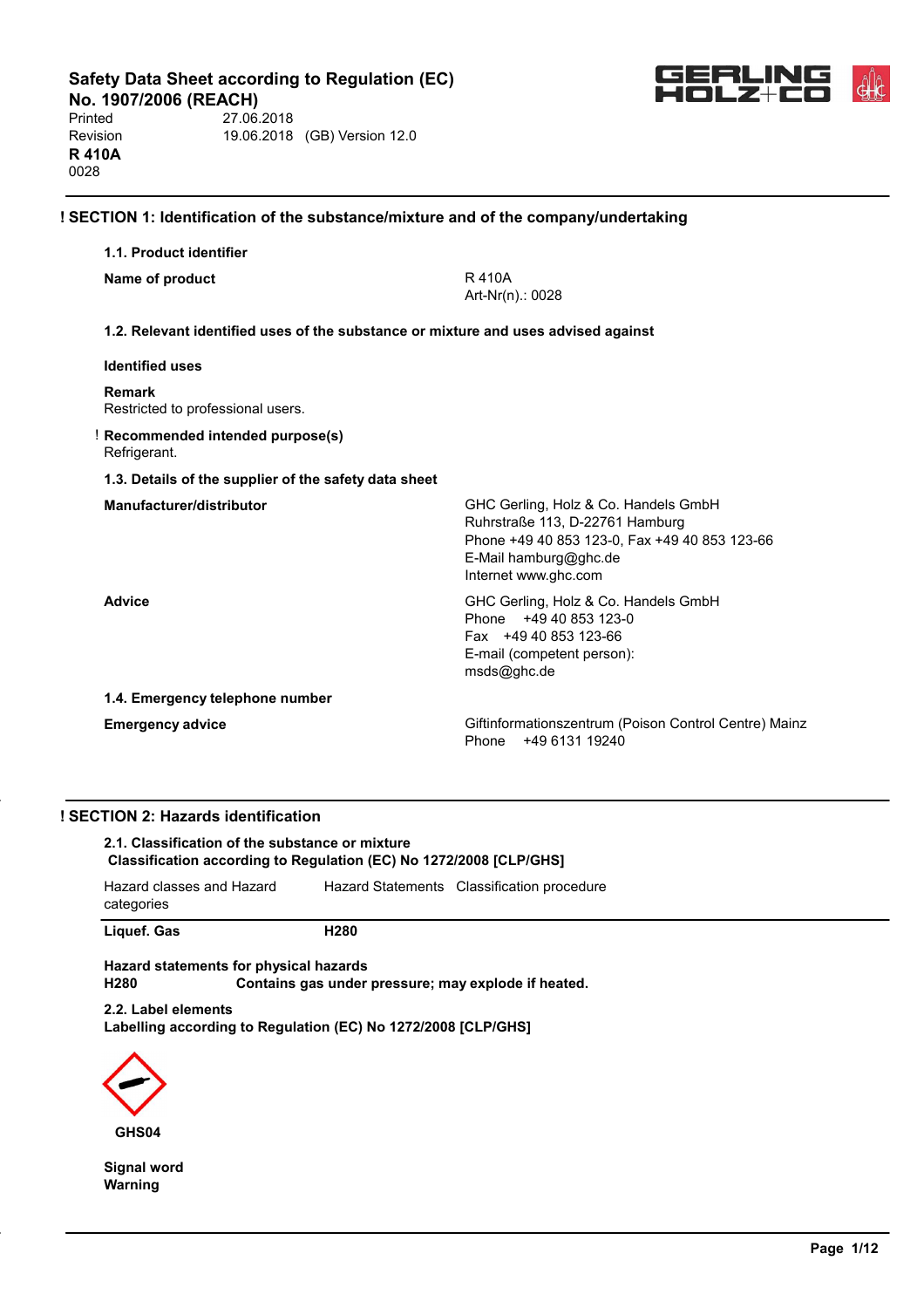**No. 1907/2006 (REACH)**<br>Printed 27.06 Printed 27.06.2018 Revision 19.06.2018 (GB) Version 12.0 **R 410A** 0028



#### **Hazard statements for physical hazards H280 Contains gas under pressure; may explode if heated.**

## **Precautionary Statements**

**Storage** P403 Store in a well-ventilated place.

**Hazardous ingredients for labeling** Difluoromethane (R 32), Pentafluoroethane (R 125)

#### **Supplemental Hazard information (EU)**

#### ! **Health properties**

Asphyxiant in high concentrations.

#### **Environmental properties**

Contains fluorinated greenhouse gases.

## **Special rules for supplemental label elements for certain mixtures**

Withdrawal out of the liquid phase only.

#### **2.3. Other hazards**

## ! **Adverse human health effects and symptoms**

Contact with liquid may cause cold burns/frostbite. The inhalation of gas / vapour in high concentrations may cause cardiac arrhythmia. Misuse or intentional inhalation abuse may cause death without warning symptoms, due to cardiac effects.

#### ! **Information pertaining to special dangers for human and environment**

Gas/vapour heavier than air. May accumulate in confined spaces, particularly at or below ground level. Receptacle under pressure.

#### ! **Results of PBT and vPvB assessment**

This substance does not meet the PBT/vPvB criteria of REACH, annex XIII.

#### **! SECTION 3: Composition/ information on ingredients**

## **3.1. Substances**

not applicable

## **3.2. Mixtures**

#### **Hazardous ingredients**

| <b>CAS No</b> | <b>EC No</b> | <b>Name</b>               | Γ%<br>weightl | <b>Classification according to Regulation</b><br>(EC) No 1272/2008 [CLP/GHS] |
|---------------|--------------|---------------------------|---------------|------------------------------------------------------------------------------|
| 354-33-6      | 206-557-8    | Pentafluoroethane (R 125) | 49.5 -        | <b>Lig. Gas, H280</b>                                                        |
|               |              |                           | 51.5          |                                                                              |
| 75-10-5       | 200-839-4    | Difluoromethane (R 32)    | 48.5 -        | Flam.Gas1, H220 / Lig.Gas, H280                                              |
|               |              |                           | 50,5          |                                                                              |

#### **REACH**

| <b>CAS No</b> | Name                      | <b>REACH registration number</b> |
|---------------|---------------------------|----------------------------------|
| 354-33-6      | Pentafluoroethane (R 125) | 01-2119485636-25                 |
| 75-10-5       | Difluoromethane (R 32)    | 01-2119471312-47                 |

#### ! **Additional advice**

The text of the H-and EUH-phrases is shown in section 16. Contains fluorinated greenhouse gases.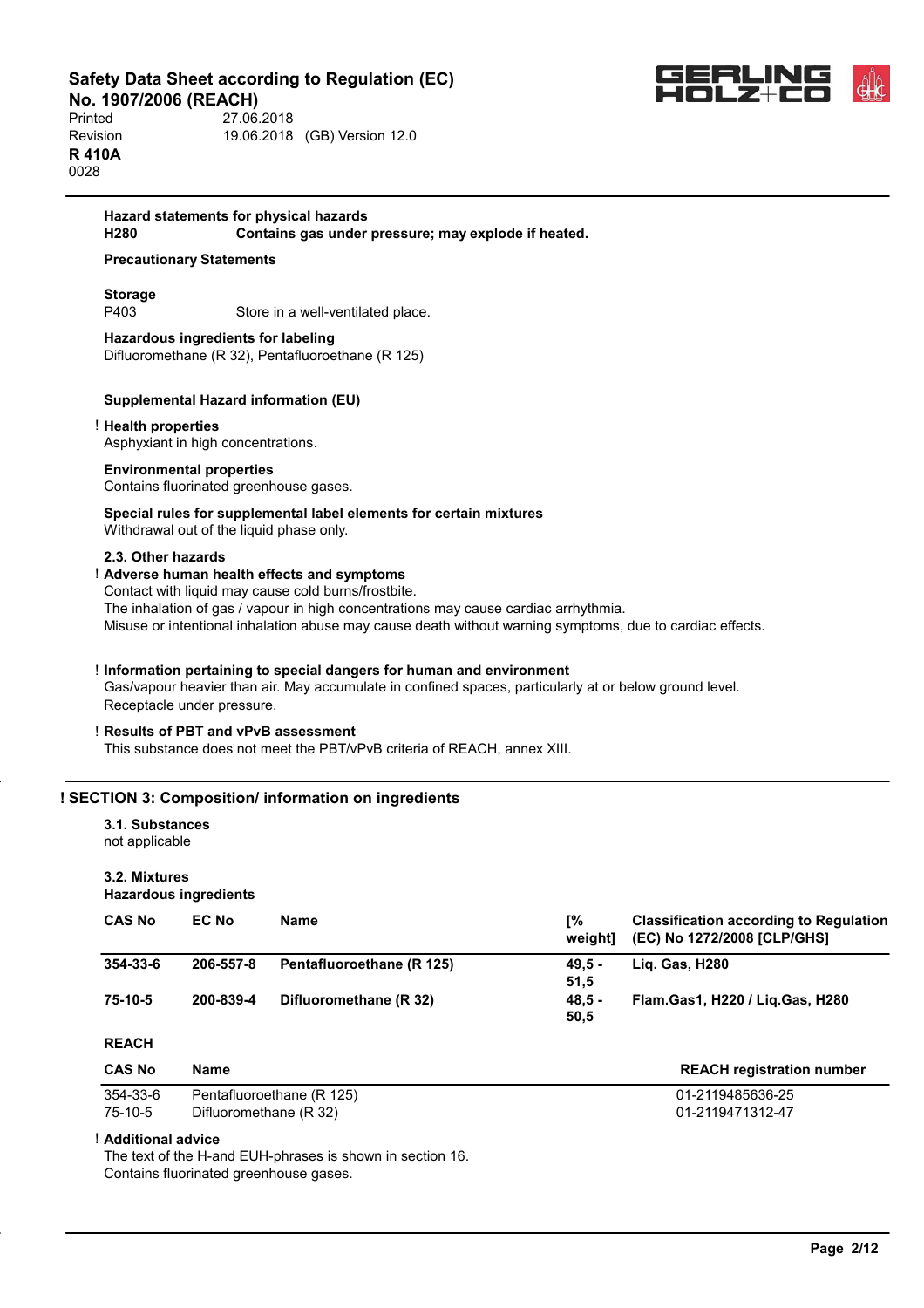**No. 1907/2006 (REACH)**<br>Printed 27.06 Printed 27.06.2018 Revision 19.06.2018 (GB) Version 12.0 **R 410A** 0028



## **! SECTION 4: First aid measures**

#### **4.1. Description of first aid measures**

#### **General information**

Remove contaminated soaked clothing immediately. In the event of persistent symptoms receive medical treatment. Adhere to personal protective measures when giving first aid.

#### **In case of inhalation**

Remove the casualty into fresh air and keep him immobile. Seek medical treatment immediately. In case of respiratory standstill give artifical respiration by respiratory bag (Ambu bag) or respirator. Send for a doctor.

#### **In case of skin contact**

In case of contact with skin wash off with warm water.

In case of frostbite rinse with plenty of water. Don`t remove clothing. In case of frostbite spray with lukewarm (not hot) water for at least 15 minutes. Do not remove clothing frozen to the skin. Thaw it with lukewarm water. Apply a sterile dressing. Obtain medical assistance.

#### **In case of eye contact**

Rinse cautiously with water for several minutes. Remove contact lenses, if present and easy to do. Continue rinsing. Call for a doctor immediately.

#### **In case of ingestion**

Ingestion is not considered a potential route of exposure.

#### **4.2. Most important symptoms and effects, both acute and delayed**

! **Physician's information / possible symptoms** The following symptoms may occur in case of strong exposition: Unconsciousness Cardiac arrhythmia (disordered cardiac rhythm). Headache Nausea Confusion Dizziness Contact with liquid may cause cold burns/frostbite.

#### **Physician's information / possible dangers**

Long-term inhaling of separation products may cause pulmonary oedema.

## **4.3. Indication of any immediate medical attention and special treatment needed**

**Treatment (Advice to doctor)** Treat symptoms. Do not give any preparations of the adrenalin-ephedrine group.

#### **! SECTION 5: Firefighting measures**

#### **5.1. Extinguishing media**

**Suitable extinguishing media** Product does not burn, fire-extinguishing activities according to surrounding. Alcohol-resistant foam Dry powder Carbon dioxide Water spray jet

**Unsuitable extinguishing media** Full water jet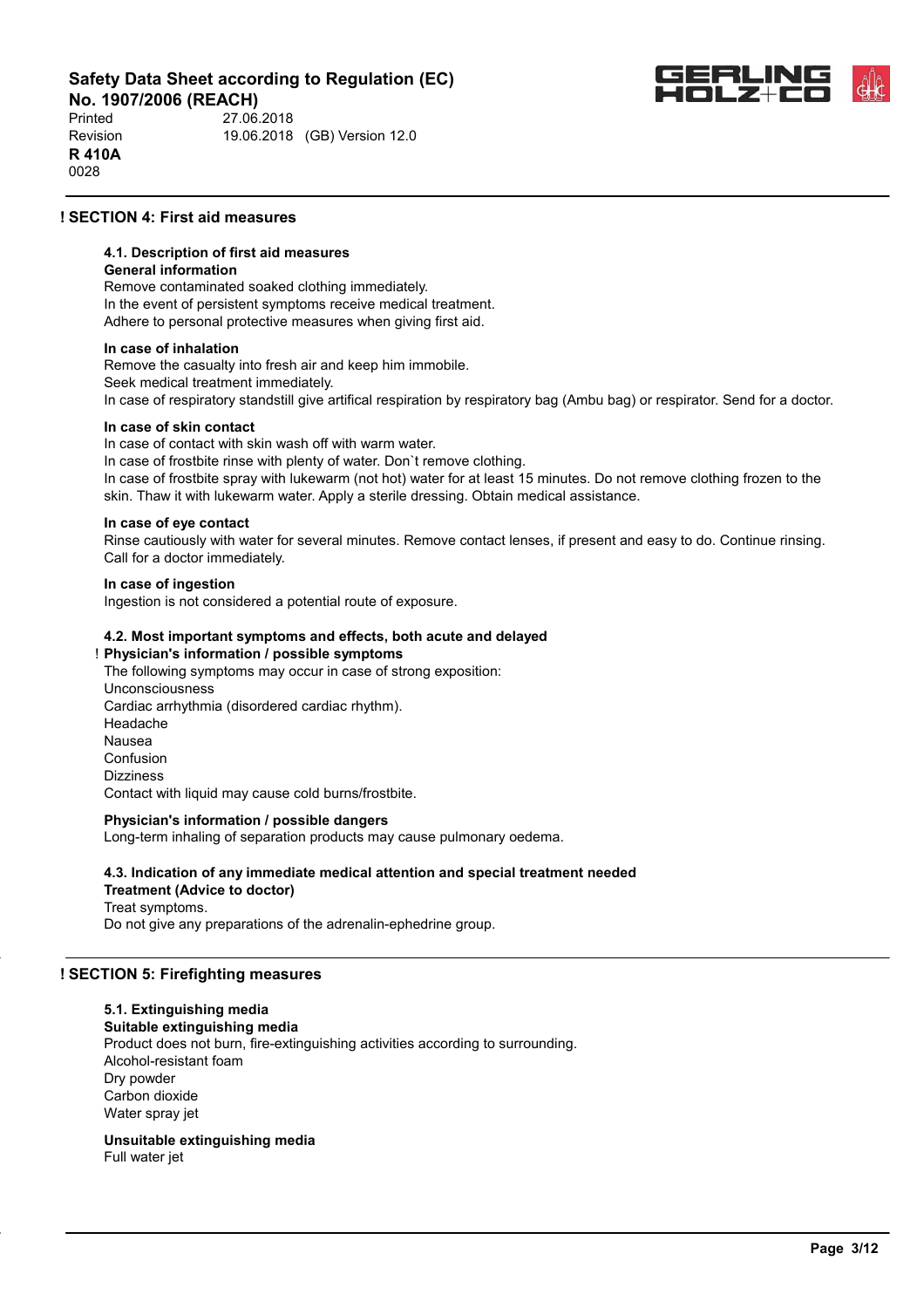

**No. 1907/2006 (REACH)**<br>Printed 27.06. Printed 27.06.2018 Revision 19.06.2018 (GB) Version 12.0 **R 410A** 0028

#### **5.2. Special hazards arising from the substance or mixture**

In case of fire formation of dangerous gases possible. Formation of explosive gas mixtures in air. Carbon monoxide (CO) Carbon dioxide (CO2) Hydrogen fluoride (HF) Carbonyl fluoride.

#### **5.3. Advice for firefighters**

#### **Special protective equipment for fire-fighters**

Use breathing apparatus with independent air supply ( isolated ). Wear full protective clothing.

#### **Additional information**

Cool endangered containers with water spray jet. Exposure to fire may cause containers to rupture / explode. Fire residues and contaminated firefighting water must be disposed of in accordance with the local regulations.

#### **! SECTION 6: Accidental release measures**

#### **6.1. Personal precautions, protective equipment and emergency procedures**

**For non-emergency personnel** Evacuate area. Keep people away and stay on the upwind side.

## ! **For emergency responders**

Remove persons to safety. Personal protection by wearing close-fitting protective clothing and breathing apparatus. Pay attention to extension of gas especially at ground (heavier than air) and in direction of the wind.

#### **6.2. Environmental precautions**

If possible, stop flow of product.

Do not discharge into the drains/surface waters/groundwater. Prevent spread over a wide area (e.g. by containment or oil barriers). Prevent from entering sewers, basements and workpits, or any place where its accumulation can be dangerous. If necessary, secure leaky pressure receptacles in a salvage packaging. Do not discharge into the subsoil/soil.

#### **6.3. Methods and material for containment and cleaning up**

Ensure adequate air ventilation. Allow to vaporise.

## **6.4. Reference to other sections**

Safe handling: see section 7 Disposal: see section 13 Personal protection equipment: see section 8

#### **! SECTION 7: Handling and storage**

## **7.1. Precautions for safe handling**

**Advice on safe handling** Use only in thoroughly ventilated areas. Transfer and handle only in enclosed systems. Containers' temperature may not be increased above 50 °C. Do not heat with open flames. The working pressure in the receptacle must not exceed the saturation vapour pressure of the pure product resulting at a temperature of 50 °C.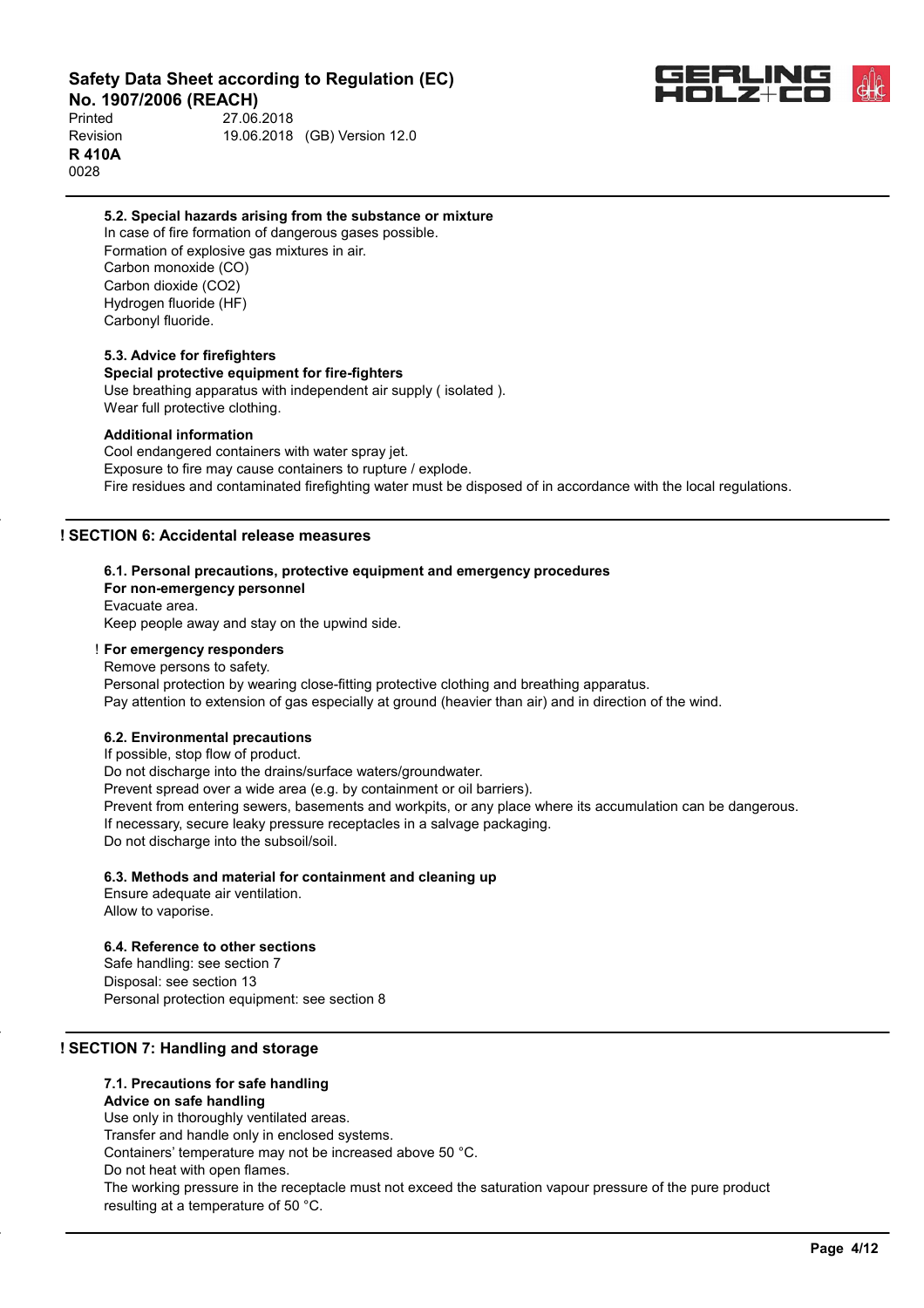Printed 27.06.2018



**No. 1907/2006 (REACH)**<br>Printed 27.06 Revision 19.06.2018 (GB) Version 12.0 **R 410A** 0028

> Provide good room ventilation even at ground level (vapours are heavier than air). Prevent cylinders from falling over. Avoid release to the environment. Ensure valve protection device is correctly fitted. Ensure valve outlet cap nut or plug (where provided) is correctly fitted. Open valve slowly to avoid pressure shock. Do not allow backfeed into the container. Suck back of water into the container must be prevented. No water to valves, flanges and other fittings. Purging of pipes and valves with inert gases - to avoid: water, solvents.

#### ! **General protective measures**

Do not inhale gases.

#### ! **Hygiene measures**

At work do not eat, drink and smoke. Wash hands before breaks and after work.

#### **Advice on protection against fire and explosion**

The product is not flammable in air under ambient conditions of temperature and pressure. When pressurised with air, oxygen or other oxidants, it may become flammable.

Pay attention to general rules of internal fire prevention.

#### **7.2. Conditions for safe storage, including any incompatibilities**

#### ! **Requirements for storage rooms and vessels**

Keep in closed original container.

Only use containers that are approved specifically for the substance/product.

Suitable materials: Normalised carbon steel, tempered alloy steel, aluminium alloys, austenitic stainless steels. Valve: Suitable materials: Brass, copper alloys, carbon steels, aluminium alloys, austenitic stainless steels. Other material details see ISO 11114.

All regulations and local requirements for the storage of containers have to be respected.

#### **Advice on storage compatibility**

Do not store with combustible materials.

Do not store together with spontaneously flammable materials.

Do not store together with animal feedstuffs.

Do not store together with explosives.

Do not store together with infectious substances.

Do not store together with radioactive material.

Do not store together with toxic liquids or toxic solids.

Do not store together with food.

Do not store together with oxidizing liquids or oxidizing solids.

## ! **Further information on storage conditions**

Ensure valve protection device is correctly fitted. Store only in original container at temperature of 50°C maximum (=122°F). Protect from heat and direct solar radiation. Prevent cylinders from falling over. Store container at cool and aired place.

#### **7.3. Specific end use(s)**

#### **Recommendation(s) for intended use**

Use in accordance with regulation (EU) No 517/2014 on fluorinated greenhouse gases.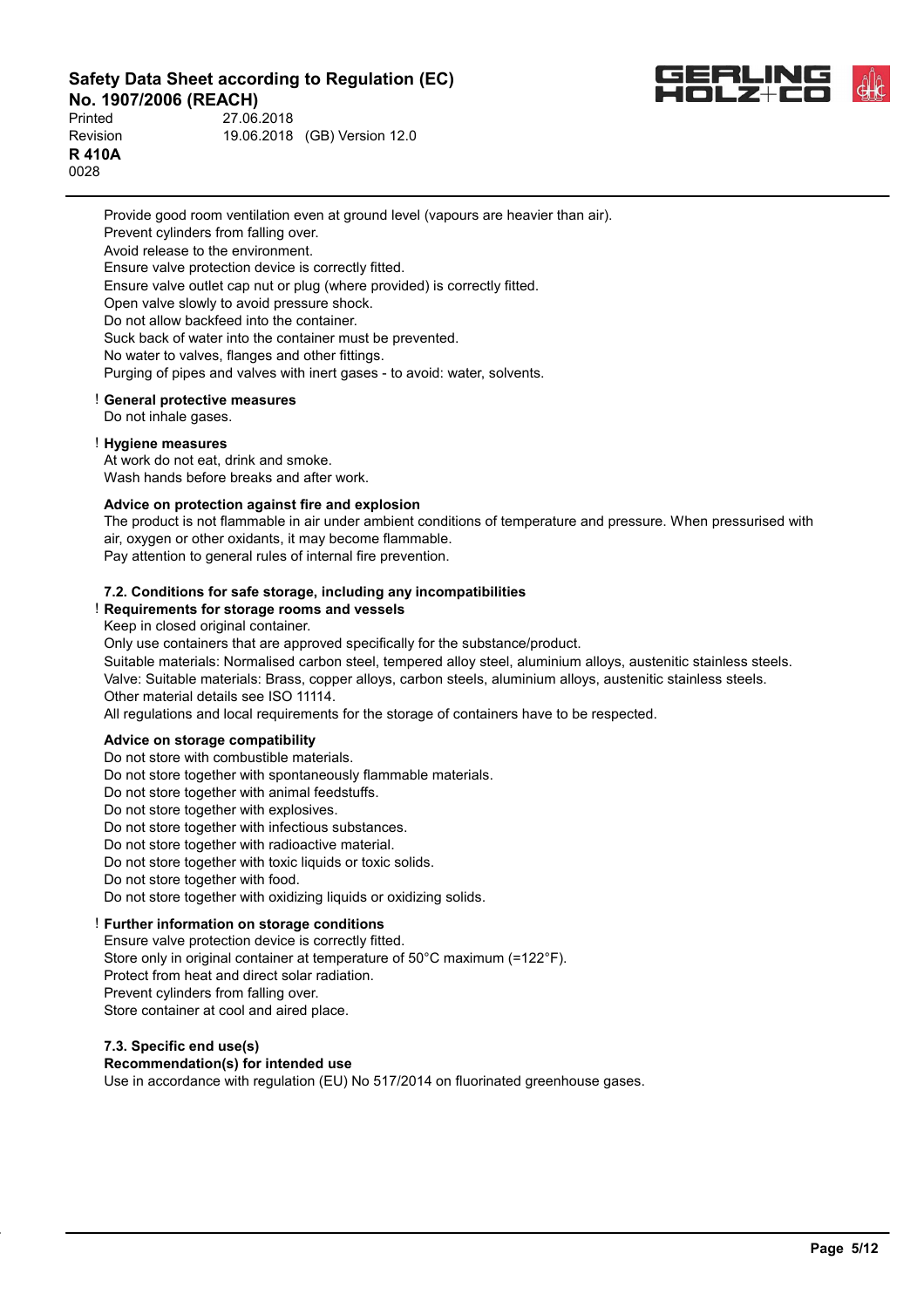

**No. 1907/2006 (REACH)**<br>Printed 27.06. 27.06.2018 Revision 19.06.2018 (GB) Version 12.0 **R 410A** 0028

## **! SECTION 8: Exposure controls/personal protection**

#### **8.1. Control parameters DNEL-/PNEC-values DNEL worker**

| <b>CAS No</b>        | Substance name            | <b>Value</b>               | Code                                    | <b>Remark</b>                                     |
|----------------------|---------------------------|----------------------------|-----------------------------------------|---------------------------------------------------|
| 354-33-6             | Pentafluoroethane (R 125) | 16444<br>mg/m3             | DNEL long-term inhalative<br>(systemic) | Assessment factor 7.5.<br>repeated dose toxicity. |
| $75-10-5$            | Difluoromethane (R 32)    | 7035 mg/<br>m <sub>3</sub> | DNEL long-term inhalative<br>(systemic) | Assessment factor 7,5,<br>repeated dose toxicity. |
| <b>DNEL Consumer</b> |                           |                            |                                         |                                                   |
| <b>CAS No</b>        | Substance name            | Value                      | Code                                    | <b>Remark</b>                                     |
| 354-33-6             | Pentafluoroethane (R 125) | 1753 mg/<br>m <sub>3</sub> | DNEL long-term inhalative<br>(systemic) | Assessment factor 25,<br>repeated dose toxicity.  |
| 75-10-5              | Difluoromethane (R 32)    | 750 mg/m3                  | DNEL long-term inhalative<br>(systemic) | Assessment factor 25,<br>repeated dose toxicity.  |
| <b>PNEC</b>          |                           |                            |                                         |                                                   |
| <b>CAS No</b>        | Substance name            | Value                      | Code                                    | <b>Remark</b>                                     |
| 354-33-6             | Pentafluoroethane (R 125) | 1 $mg/l$                   | PNEC aquatic, intermittent<br>release   | Assessment factor 100,<br>assessment factor.      |
|                      |                           | $0,6$ mg/kg<br>dw          | PNEC sediment, freshwater               |                                                   |
|                      |                           | $0,1$ mg/l                 | PNEC aquatic, freshwater                | Assessment factor<br>1000, assessment<br>factor.  |
| $75-10-5$            | Difluoromethane (R 32)    | 1,42 mg/l                  | PNEC aquatic, intermittent<br>release   | Assessment factor 100                             |
|                      |                           | $0,142$ mg/l               | PNEC aquatic, freshwater                | Assessment factor 1000                            |
|                      |                           | $0.534$ mg/<br>kg dw       | PNEC sediment, freshwater               |                                                   |

#### **8.2. Exposure controls**

#### ! **Respiratory protection**

Breathing apparatus in the event of high concentrations.

Keep self contained breathing apparatus readily available for emergency use.

Do not use any filter apparatus.

Respiratory protection complying with EN 137.

In case of rescue and maintenance activities in storage containers use environment-independent breathing apparatus because of risk of suffocation by edging out of air oxygen

#### ! **Hand protection**

Leather gloves Safety gloves according EN 388

## **Eye protection**

Protective goggles according to EN 166, in case of increased risk add protective face shield.

#### **Other protection measures**

Safety shoes with steel toe.

Body covering work clothing, or chemical resistant suit at increased risk.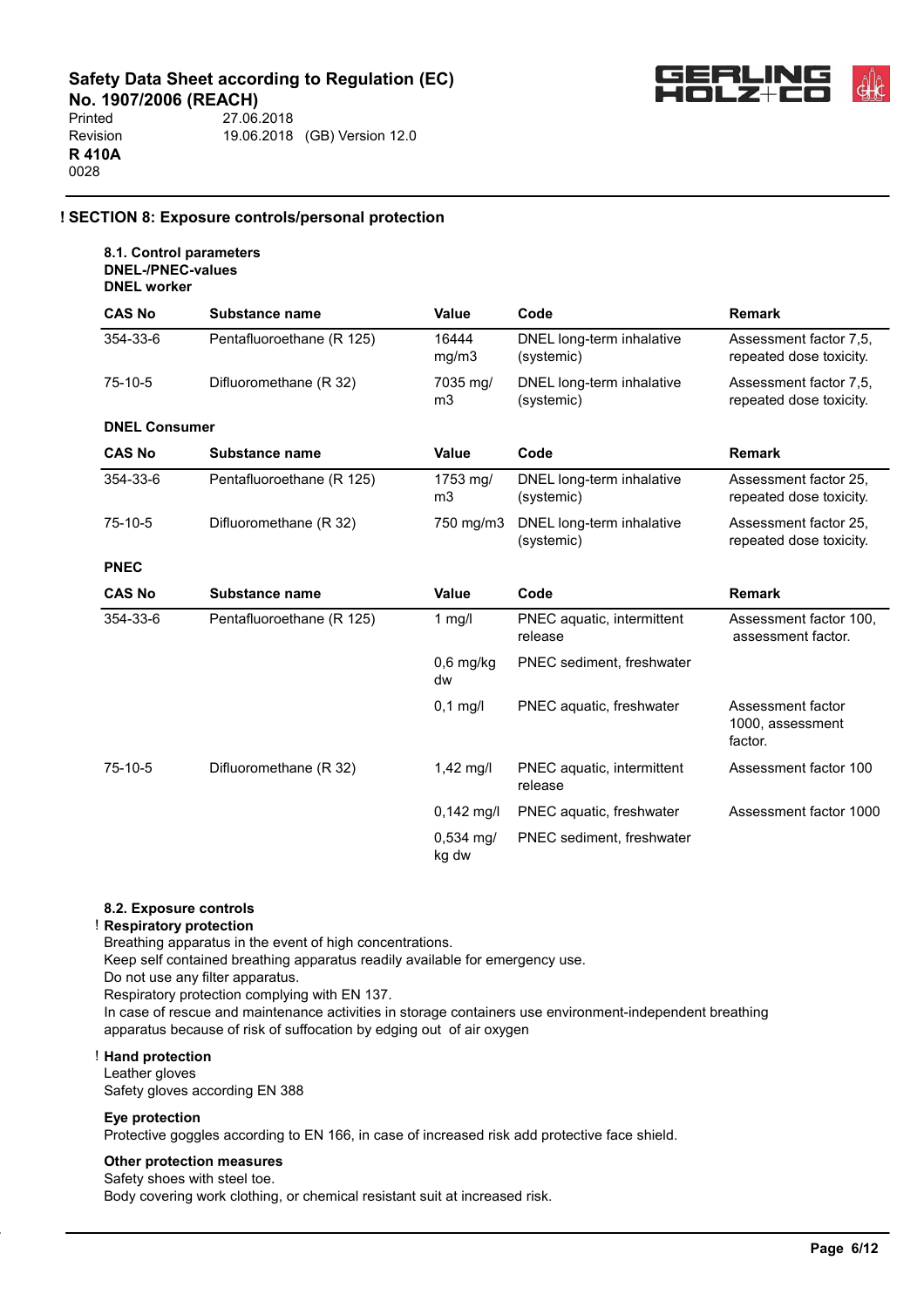

Printed 27.06.2018<br>Revision 19.06.2018 19.06.2018 (GB) Version 12.0 **R 410A** 0028

### **Appropriate engineering controls**

Transfer and handle only in enclosed systems.

| 9.1. Information on basic physical and chemical properties<br>Appearance<br>Gaseous / liquefied under pressure. |                              | Colour<br>colourless |          | Odour<br>ethereal |                                                       |
|-----------------------------------------------------------------------------------------------------------------|------------------------------|----------------------|----------|-------------------|-------------------------------------------------------|
| <b>Odour threshold</b><br>not determined                                                                        |                              |                      |          |                   |                                                       |
| Important health, safety and environmental information                                                          |                              |                      |          |                   |                                                       |
|                                                                                                                 | Value                        | Temperature          | at       | Method            | Remark                                                |
| pH value                                                                                                        | not<br>applicable            |                      |          |                   |                                                       |
| boiling point                                                                                                   | $-51,4 °C$                   |                      | 1013 hPa |                   |                                                       |
| melting range                                                                                                   | $-136 - 103$<br>$^{\circ}$ C |                      |          |                   | Data refer to<br>the<br>components of<br>the mixture. |
| <b>Flash point</b>                                                                                              | not<br>applicable            |                      |          |                   |                                                       |
| Vapourisation rate                                                                                              | > 1                          |                      |          |                   | $CCI4=1$                                              |
| Flammable (solid)                                                                                               | not<br>applicable            |                      |          |                   |                                                       |
| <b>Flammability (gas)</b>                                                                                       | no                           |                      |          |                   |                                                       |
| Ignition temperature                                                                                            | not<br>determined            |                      |          |                   |                                                       |
| Self ignition temperature                                                                                       | 530 °C                       |                      |          |                   | $R-32$                                                |
| Lower explosion limit                                                                                           | no                           |                      |          |                   |                                                       |
| <b>Upper explosion limit</b>                                                                                    | no                           |                      |          |                   |                                                       |
| Vapour pressure                                                                                                 | 16574 hPa                    | 25 °C                |          |                   |                                                       |
| <b>Relative density</b>                                                                                         | 66 kg/m3                     | 25 °C                |          |                   |                                                       |
| <b>Vapour density</b>                                                                                           | not<br>determined            |                      |          |                   | $Air = 1.$                                            |
| Solubility in water                                                                                             | $0,43 - 3,65$ g/l            | 25 °C                |          |                   | Data refer to<br>the                                  |

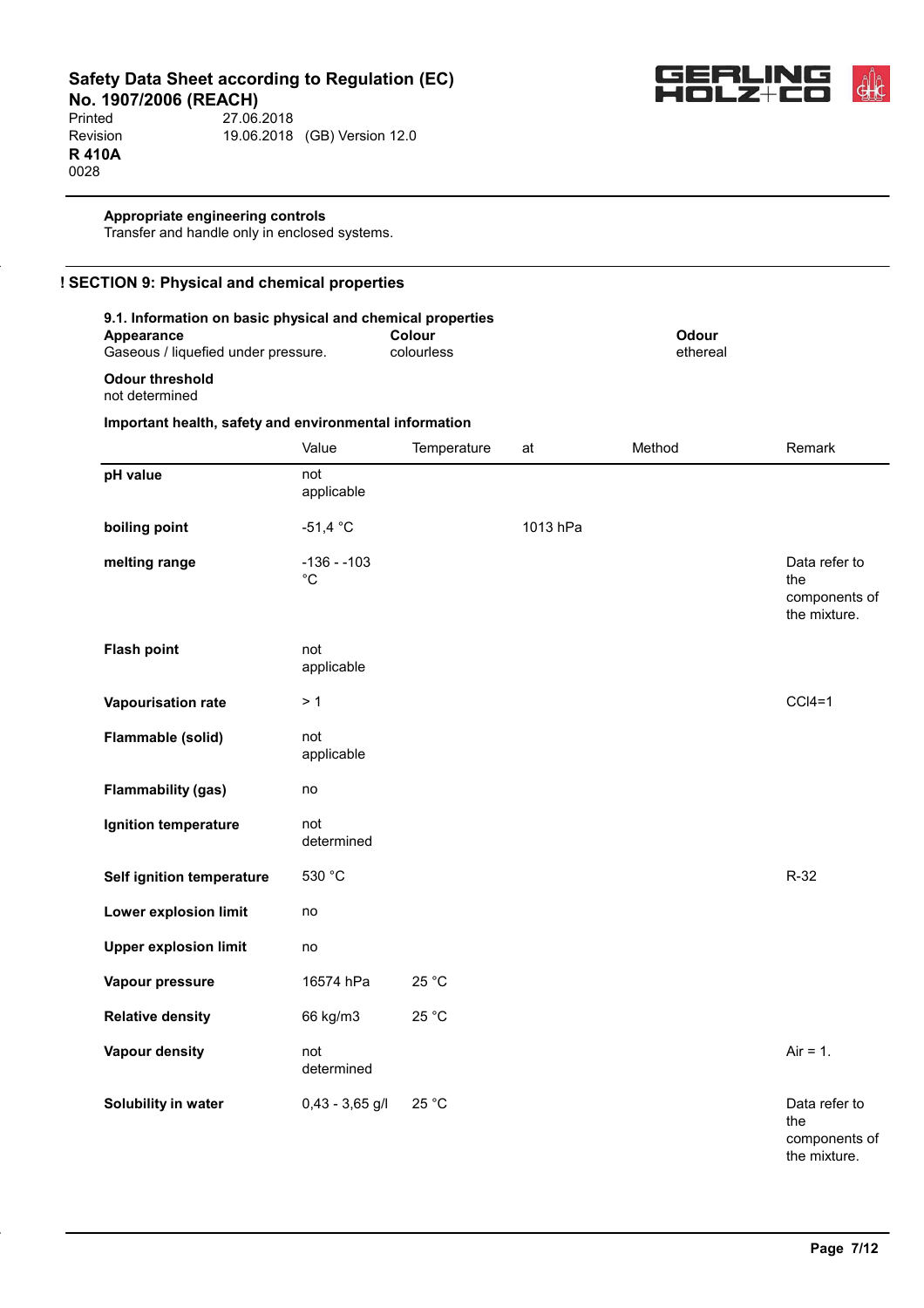**No. 1907/2006 (REACH)**<br>Printed 27.06.

27.06.2018 Revision 19.06.2018 (GB) Version 12.0 **R 410A** 0028



|                                                              | Value             | Temperature | at | Method | Remark                                                |
|--------------------------------------------------------------|-------------------|-------------|----|--------|-------------------------------------------------------|
| Solubility/other                                             | not determined    |             |    |        |                                                       |
| <b>Partition coefficient n-</b><br>octanol/water (log P O/W) | $0,2 - 1,34$      |             |    |        | Data refer to<br>the<br>components of<br>the mixture. |
| <b>Decomposition</b><br>temperature                          | not<br>determined |             |    |        |                                                       |
| <b>Viscosity</b>                                             | not<br>applicable |             |    |        |                                                       |
| <b>Oxidising properties</b><br>no                            |                   |             |    |        |                                                       |
| <b>Explosive properties</b><br>no                            |                   |             |    |        |                                                       |
| 9.2. Other information                                       |                   |             |    |        |                                                       |

Vapours are heavier than air.

## **! SECTION 10: Stability and reactivity**

#### **10.1. Reactivity**

See section "Possibility of hazardous reactions".

#### **10.2. Chemical stability**

Stable under recommended conditions of use and storage (see section 7).

#### **10.3. Possibility of hazardous reactions**

When pressurised with air, oxygen or other oxidants, the substance may become flammable. Reactions with oxidizing agents. Reactions with alkali metals. Reactions with earth alkali metals. Reactions with metals in powder form. Reactions with metal salts in powder form. Reactions with alkalies.

## **10.4. Conditions to avoid**

Heat sources / heat - risk of bursting. Avoid contact with open flames, glowing metal surfaces, etc..

#### **10.5. Incompatible materials**

! **Substances to avoid** Alkali (lye) Metals in powder form. Metallic salts in powder form. Oxidants. Alkali metals. Earth alkali metals.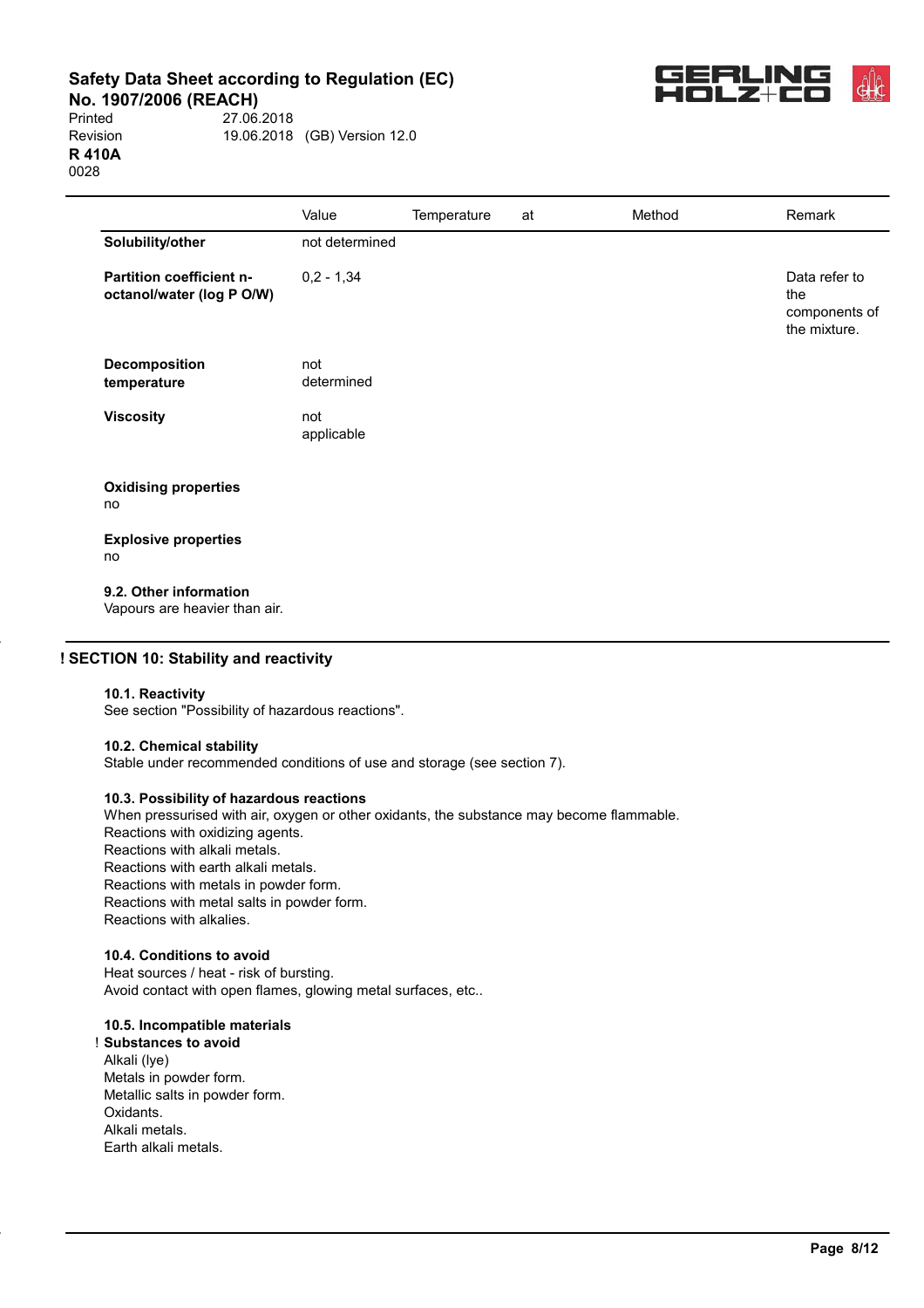

**No. 1907/2006 (REACH)**<br>Printed 27.06. 27.06.2018 Revision 19.06.2018 (GB) Version 12.0 **R 410A** 0028

**10.6. Hazardous decomposition products** Carbon monoxide and carbon dioxide. Fluorophosgene on contact open flame or glowing objects Hydrogen fluoride Carbonyl fluoride

## **! SECTION 11: Toxicological information**

## **11.1. Information on toxicological effects**

#### **Acute toxicity/Irritation/Sensitization**

|                                            | Value/Validation                   | Species             | Method   | Remark |
|--------------------------------------------|------------------------------------|---------------------|----------|--------|
| LD50 acute oral                            | Study technically not<br>feasible. |                     |          |        |
| LD50 acute dermal                          | Study technically not<br>feasible. |                     |          |        |
| LC50 acute<br>inhalation                   | $> 520000$ ppm (4 h)               | rat (male / female) | OECD 403 |        |
| <b>Skin irritation</b>                     | Study technically not<br>feasible. |                     |          |        |
| Eye irritation                             | Study technically not<br>feasible. |                     |          |        |
| <b>Skin sensitization</b>                  | Study technically not<br>feasible. |                     |          |        |
| <b>Sensitization</b><br>respiratory system | not determined                     |                     |          |        |

#### **Subacute Toxicity - Carcinogenicity**

|                                         | Value                                                                                                   | <b>Species</b>      | Method   | Validation                                                                                 |
|-----------------------------------------|---------------------------------------------------------------------------------------------------------|---------------------|----------|--------------------------------------------------------------------------------------------|
| <b>Subchronic Toxicity</b>              | $NOAEL > 49100$ ppm<br>(91 d)<br>Inhalation<br>6 h/d, 5 d/w                                             | Rat (male / female) | OECD 413 | No effects of toxicological<br>significance.                                               |
| <b>Mutagenicity</b>                     |                                                                                                         |                     |          | No experimental information<br>on genotoxicity in vitro and in<br>vivo available.          |
| <b>Reproduction-</b><br><b>Toxicity</b> | The product has not been tested. The<br>information is derived from products of similar<br>composition. |                     | OECD 414 | No indications of toxic<br>effects were observed in<br>reproduction studies in<br>animals. |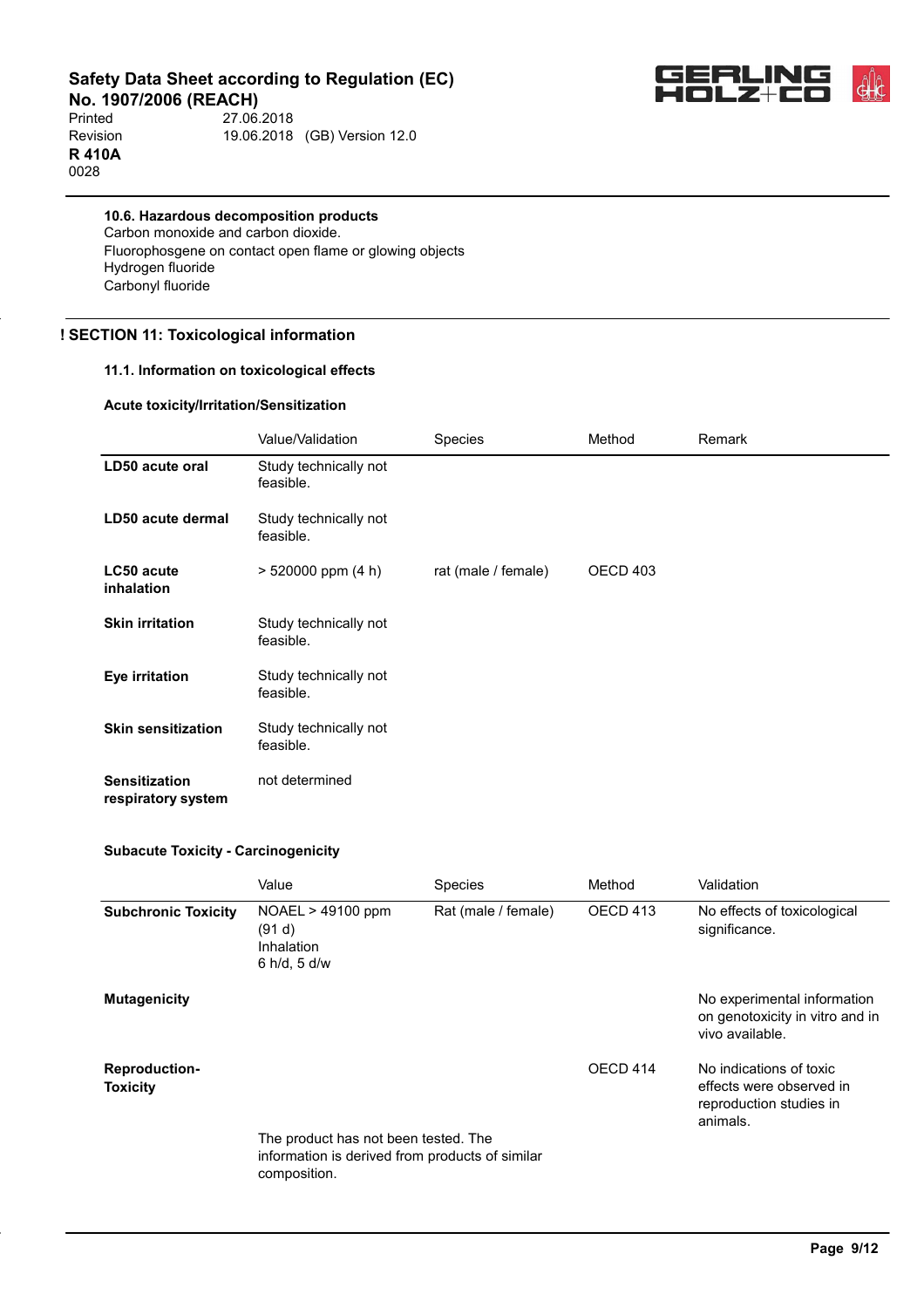**No. 1907/2006 (REACH)**<br>Printed 27.06.





|                 | Value | <b>Species</b> | Method | Validation                                                               |
|-----------------|-------|----------------|--------|--------------------------------------------------------------------------|
| Carcinogenicity |       |                |        | The existing data do not<br>justify a classification as a<br>carcinogen. |

#### **Specific target organ toxicity (single exposure)**

Substance or mixture is not classified in GHS-criteria as specific target organ toxic with single exposure.

#### **Specific target organ toxicity (repeated exposure)**

Substance or mixture is not classified in GHS-criteria as specific target organ toxic with repeated exposure.

#### **Aspiration hazard**

not applicable

#### ! **Experiences made from practice**

May cause frostbite. Inhalation causes disordered cardiac rhythm. Gases have a suffocating effect. Inhalation causes narcotic effect/intoxication.

#### **Additional information**

The product has not been tested. The information is derived from the properties of the individual components.

#### **! SECTION 12: Ecological information**

#### **12.1. Toxicity**

#### **Ecotoxicological effects**

|                                          | Value                                                   | <b>Species</b>                       | Method            | Validation                                                                                        |
|------------------------------------------|---------------------------------------------------------|--------------------------------------|-------------------|---------------------------------------------------------------------------------------------------|
| <b>Fish</b>                              | $LC50 > 100$ mg/l (96 h)                                | freshwater fish                      |                   |                                                                                                   |
| Daphnia                                  | $EC50 > 200$ mg/l (48 h)                                | Daphnia magna                        |                   |                                                                                                   |
| Algae                                    | $EC50 > 114$ mg/l (72 h)                                | Algae                                |                   |                                                                                                   |
|                                          | 12.2. Persistence and degradability<br>Elimination rate | Method of analysis                   | Method            | Validation                                                                                        |
| <b>Physico-chemical</b><br>degradability |                                                         | Elimination test cannot be employed. |                   | At normal temperature very highly volatile or gaseous product that can be released to atmosphere. |
| <b>Biological</b><br>degradability       | $5\%$ (28 d)                                            |                                      | <b>OECD 301 D</b> | not readily degradable                                                                            |
| Does not bioaccumulate.                  | 12.3. Bioaccumulative potential                         |                                      |                   |                                                                                                   |

Because of the n-octanol/water distribution coefficient (log K o/w) accumulation in organisms is not expected.

#### **12.4. Mobility in soil**

Because of its high volatility, it is unlikely that the product soil, water caused.

## **12.5. Results of PBT and vPvB assessment**

This substance does not meet the PBT/vPvB criteria of REACH, annex XIII.

#### **12.6. Other adverse effects**

GWP: 2088 ODP: 0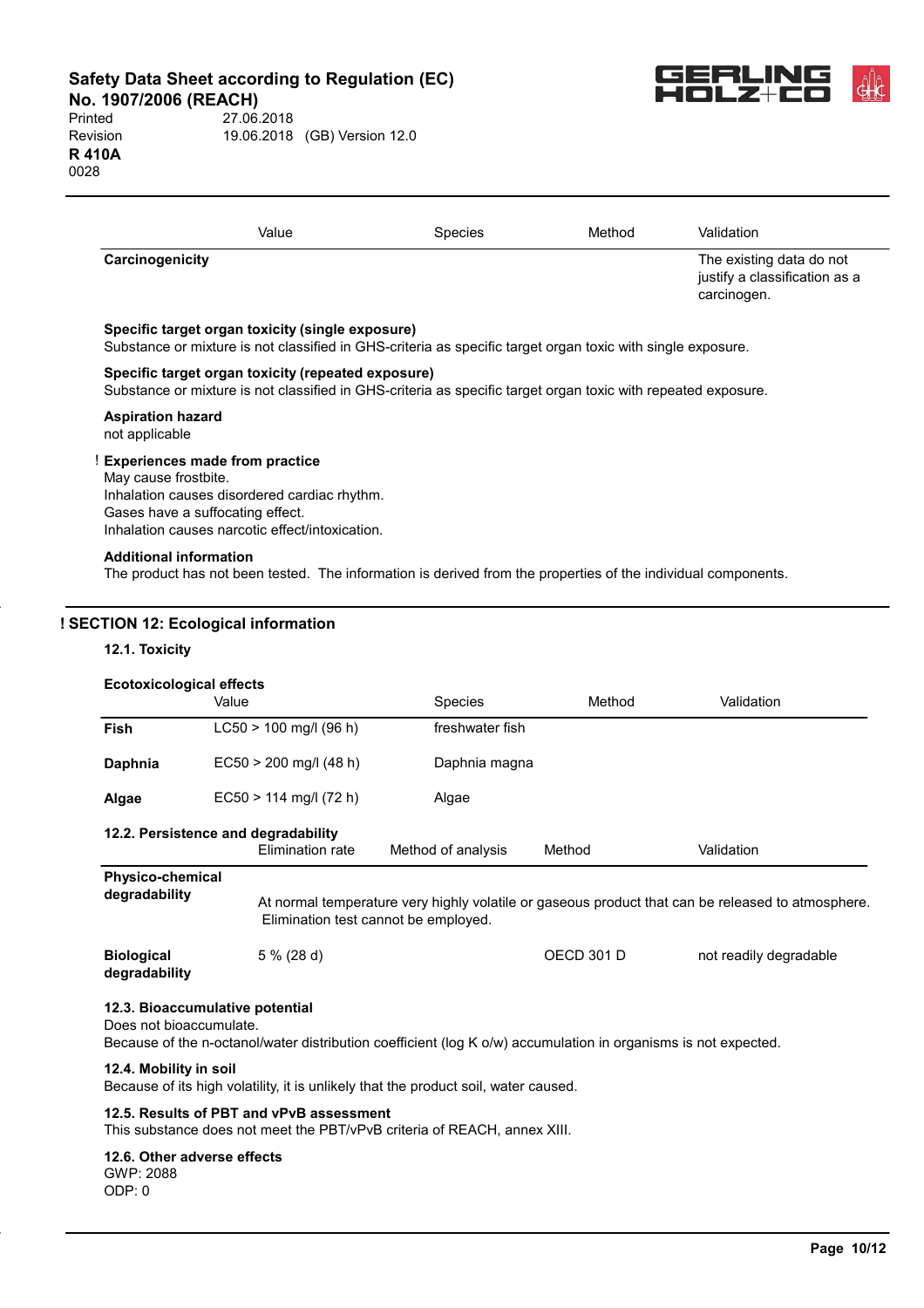# **No. 1907/2006 (REACH)**<br>Printed 27.06.

Printed 27.06.2018 Revision 19.06.2018 (GB) Version 12.0 **R 410A** 0028



#### ! **General regulation**

Use in accordance with regulation (EU) No 517/2014 on fluorinated greenhouse gases. The product has not been tested. The data are derived from the individual components of the mixture. Avoid release to the environment.

#### **SECTION 13: Disposal considerations**

## **13.1. Waste treatment methods**

**Waste code No.** Name of waste 14 06 01\* chlorofluorocarbons, HCFC, HFC

Wastes marked with an asterisk are considered to be hazardous waste pursuant to Directive 2008/98/EC on hazardous waste.

#### **Recommendations for the product**

Dispose of as hazardous waste. Return to manufacturer.

#### **Recommendations for packaging**

Transportable pressure equipment (empty, residual pressure): Return to supplier / manufacturer.

#### **General information**

Operators of stationary equipment shall be responsible for putting in place arrangements for the proper recovery.

## **! SECTION 14: Transport information**

|                                     | <b>ADR/RID</b>                                                            | <b>IMDG</b>                                                                  | <b>IATA-DGR</b>                                                               |
|-------------------------------------|---------------------------------------------------------------------------|------------------------------------------------------------------------------|-------------------------------------------------------------------------------|
| 14.1. UN number                     | 1078                                                                      | 1078                                                                         | 1078                                                                          |
| 14.2. UN proper shipping<br>name    | REFRIGERANT GAS, N.O.<br>S. (50 % Pentafluorethan,<br>50 % Difluormethan) | REFRIGERANT GAS, N.O.S.<br>(50 % Pentafluoroethane, 50<br>% Difluoromethane) | Refrigerant gas, n.o.s. (<br>50 % Pentafluoroethane.<br>50 % Difluoromethane) |
| 14.3. Transport hazard<br>class(es) | 2.2                                                                       | 2.2                                                                          | 2.2                                                                           |
| 14.4. Packing group                 |                                                                           | -                                                                            |                                                                               |
| 14.5. Environmental hazards No      |                                                                           | No                                                                           | No.                                                                           |

#### **14.6. Special precautions for user**

The protective measures listed in Sections 6, 7 and 8 of the Safety Data Sheet have to be considered.

**14.7. Transport in bulk according to Annex II of MARPOL 73/78 and the IBC Code** not applicable

No transport as bulk according IBC - Code.

#### **Land and inland navigation transport ADR/RID**

Hazard label(s) 2.2 tunnel restriction code C/E Special provisions 274, 582, 662 Classification code 2A

## **Marine transport IMDG**

EmS: F-C, S-V